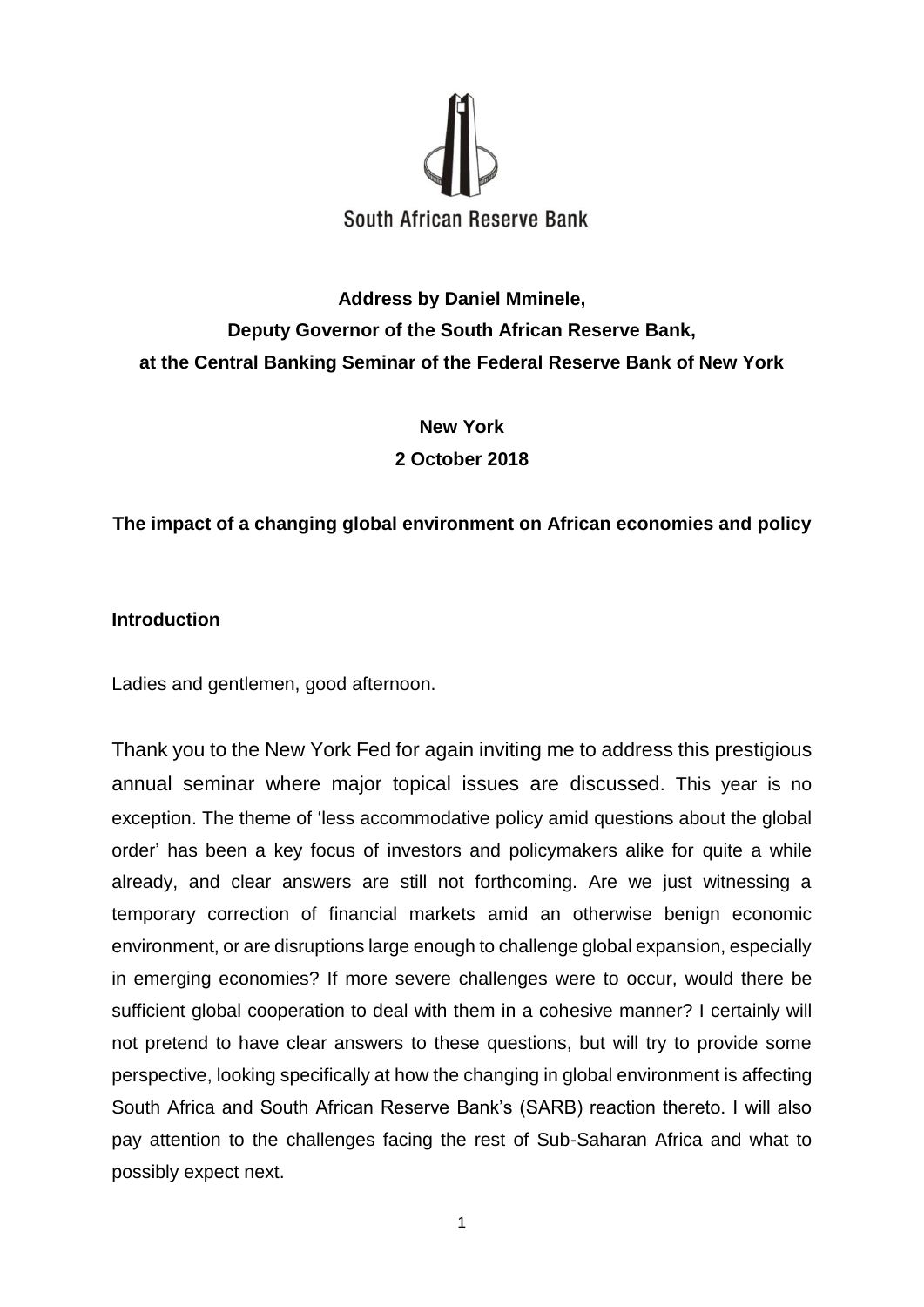In some aspects, the global outlook does not appear to have changed fundamentally from earlier this year. The International Monetary Fund is yet to release its October 2018 *World Economic Outlook*, but the last time it published an update to its forecasts in July, its 2018 and 2019 global growth projections were unchanged from the previous forecasting exercise, at 3.9% for both years. The Bloomberg consensus of economists delivers a similar message of stability in expectations. The forecast for 2018 gross domestic product (GDP) growth is presently at 3.8%, unchanged from two quarters ago. At the same time, the normalisation of monetary policies in advanced economies from the unusually loose stance that had prevailed since the end of the global financial crisis has proceeded largely along the pace which policymakers had signalled, and investors had expected, at the start of the year.

Yet, a closer look at the details of the global environment suggests that the outlook may be becoming more challenging as some risks previously identified have begun to materialise. First, economic expansion has become less synchronised than in the 'sweet spot' of 2017, when most economies experienced upside growth surprises without too much inflation. While GDP growth in the United States (US) is still strong on the back of a buoyant labour market and fiscal stimulus, activity has slowed since the start of the year in the eurozone, Japan and China. Second, some policy developments have contributed to either increasing such de-synchronisation – such as fiscal stimulus in the US – or raising overall growth uncertainty, as in the case of rising trade conflicts.

One key consequence of such economic and policy developments has been renewed upward pressure on the US dollar, which has benefitted from the further rise in interest rate differentials (nominal and real) between the US and other major advanced economies, and from the outperformance of US equities.

The combination of rising growth and policy uncertainties, weaker commodity prices – with the notable exception of oil – from March to August 2018 and a stronger dollar has hit emerging countries' financial assets particularly hard. Since it peaked in February 2018, and despite some recovery in September, the JPMorgan emerging markets foreign exchange index has declined by 13%. Over the same period, the MSCI index of emerging market equities has shed 13% and the Emerging Markets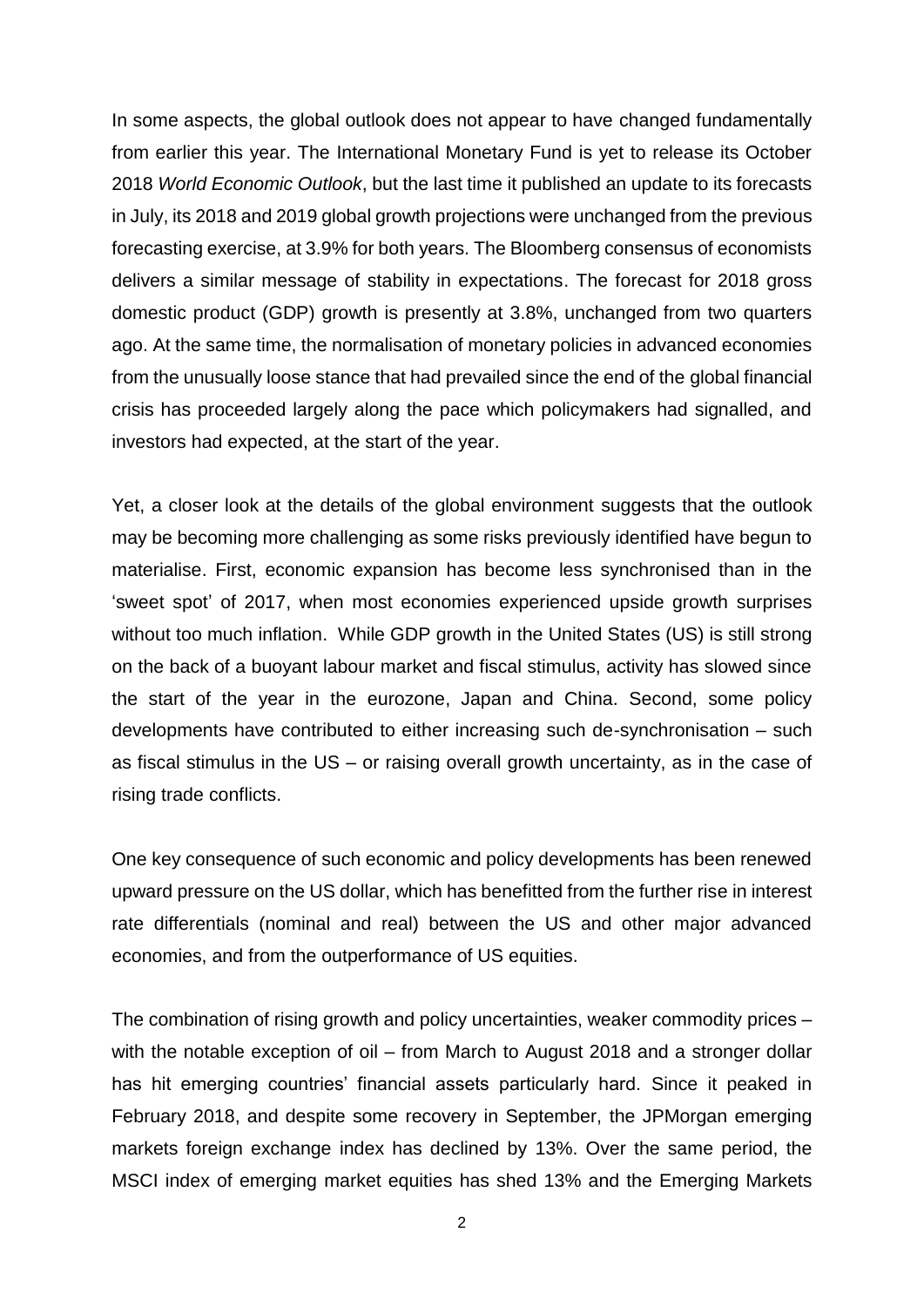Bond Index Plus (EMBI+) sovereign spread over US Treasuries has widened by 60 basis points.

However, performances across the emerging world have been very disparate, ranging from severe financial stress to near-stability. Judging by these different reactions, it appears that the less favourable global backdrop has led investors to refocus on relative country vulnerabilities, specifically with respect to the rising external liabilities of governments and large corporations, fiscal trends, exposure to global trade and value chains and, in some cases, the level of inflation and the degree of anchoring of inflation expectations.

## **How the changing environment has affected South Africa**

If one excludes the most dramatic sell-offs experienced by the Turkish lira and the Argentine peso, the South African rand has been among the most affected emerging market currencies this year – losing 13% on a trade-weighted basis since its 26 February peak. This depreciation, together with the 98 basis point increase in the yield on the R186 benchmark government bond and the 60 basis point widening in the country's five-year credit default swap spread illustrate the vulnerability of South African financial assets to the changing world environment I have just described.

Why has this happened? In contrast to some of its emerging market peers, South Africa has managed to keep its foreign currency-denominated external liabilities relatively under control. While the ratio of external debt to GDP has risen from a low of 18% in the mid-2000s to 46% as at the first quarter of 2018, the majority (about 55%) of that debt is denominated in rand, and includes government bonds held by offshore portfolio managers. Importantly too, the short-term component of foreign currency-denominated external debt did not exceed 8.5% of GDP, and the bulk of these liabilities consists of either trade finance or domestic banks' foreign currency deposits, which in the latter case are more than offset by foreign currency assets.

Inflation patterns do not appear to be the cause of the market sell-off. Over the past 12 months, consumer price readings have been below consensus expectations seven times (including in the past month), and the average inflation rate (of 4.4%) for the second quarter also fell short of what the South African Reserve Bank's (SARB) model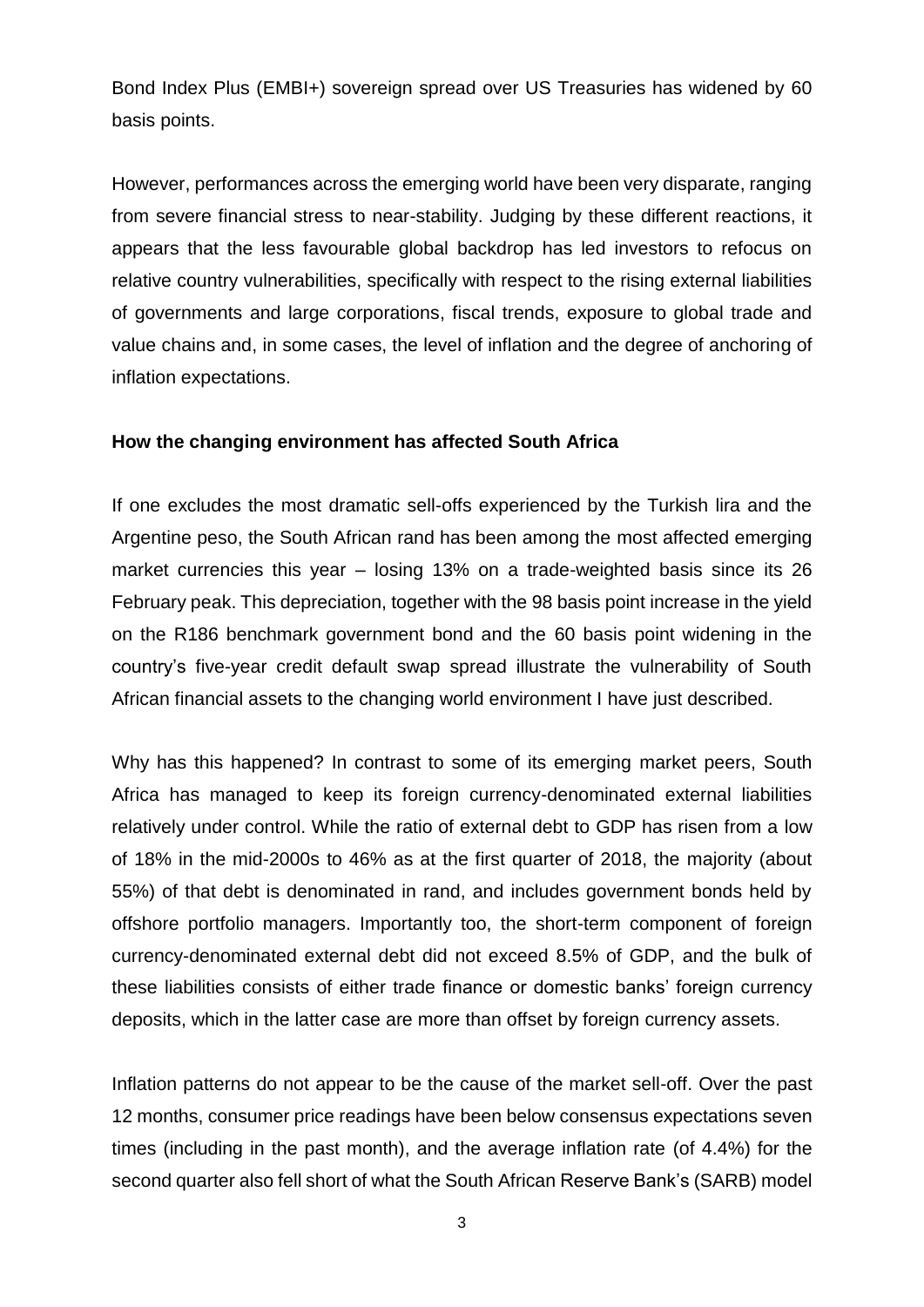projected 6 or 12 months earlier. The extended period of sub-par growth in demand appears to be limiting the pass-through to prices of higher input costs, including those related to exchange rate depreciation. Indeed, recent survey indicators suggest that companies' pricing power, especially in the retail sector, is increasingly being eroded. At the same time, some modest signs of slower wage and unit labour cost growth have also emerged in the past year or two.

However, some several of South Africa's fundamentals are fragile enough to keep the country at risk of portfolio flow reversals in periods of rising risk aversion. Among those is the persistence of 'twin deficits'. While the current account deficit has declined, on average, in recent years – it stood at 3.3% of GDP in the second quarter of the year, down from a high of 5.8%, on average, in 2013 – it nonetheless appears elevated for an economy with weak demand and a negative output gap. Domestic savings remain low, illustrating the risk of renewed deficit widening if demand, especially muchneeded investment demand, picks up. At the same time, the budget deficit has remained in excess of 3% of GDP in the past few years, despite repeated tax increases, resulting in a continued rise in the debt-to-GDP ratio, compounded by an increase in contingent liabilities linked to state-owned enterprises.

Real economic growth has also been disappointing. At a year-on-year growth rate of only 0.5% in the second quarter of 2018, South African GDP growth was one of the weakest among the large emerging countries. In the second quarter, the South African economy entered what is commonly called a 'technical recession', as GDP growth contracted for a second successive quarter. In many ways, hopes that domestic political developments at the start of the year would translate into a quick boost to activity proved to be excessive. Business confidence quickly retraced most of its early 2018 gains, and the South African rand, which had rallied at the time on the back of such hopes, fell back in sympathy with corporate sentiment (but also on account of the factors already mentioned).

Even as domestic financial markets came under pressure, some assets showed relative resilience, in particular long-term domestic bonds that sold off by a lesser amount – relative to the degree of rand depreciation – than in previous episodes of market stress, for example the 2013 'taper tantrum'. Continued and relatively benign inflation readings probably helped limit the upward drift in bond yields, highlighting the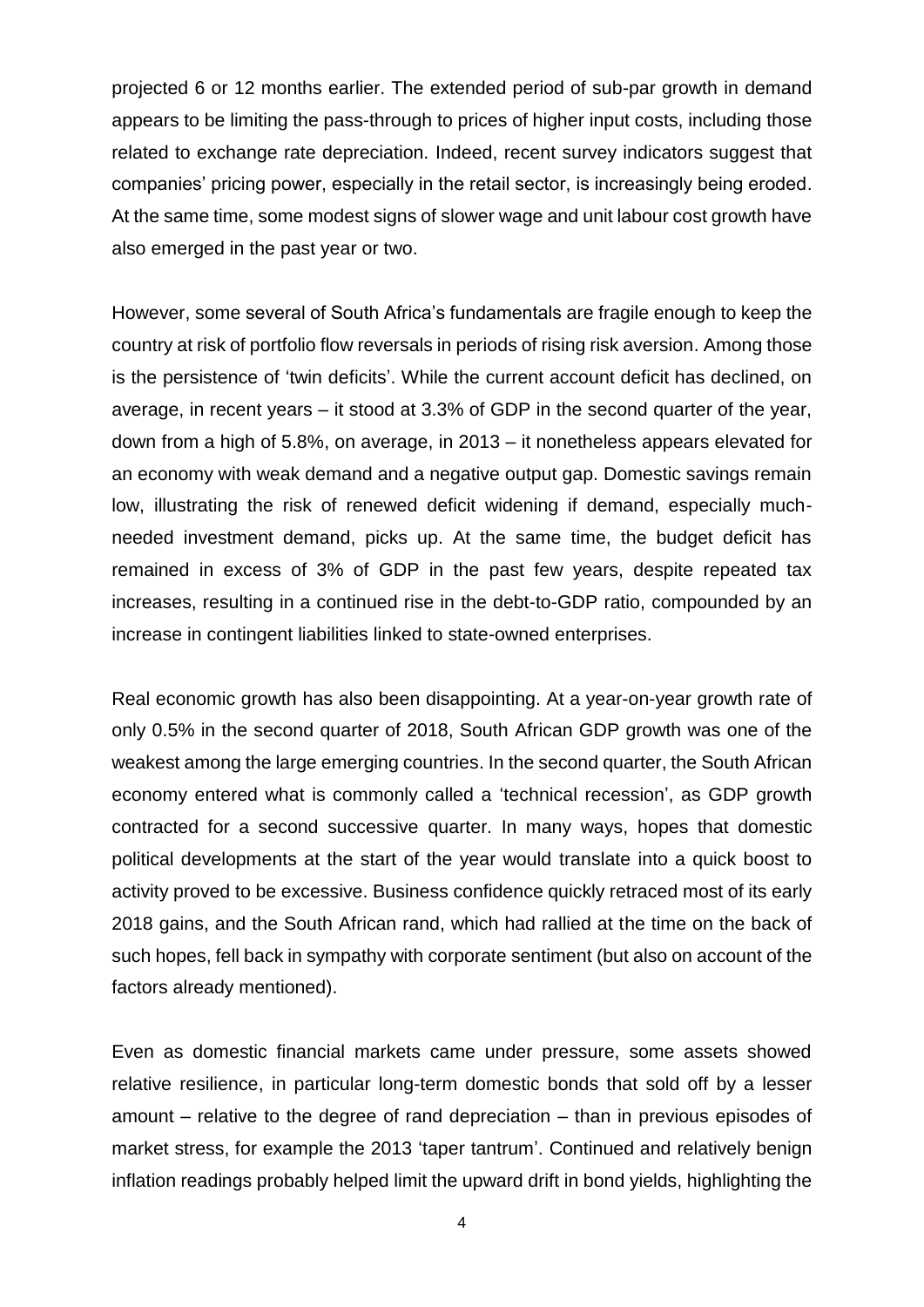importance for central banks of keeping price expectations solidly anchored, if the impact of market stress is to remain limited – in both length and scope.

## **How the South African Reserve Bank is reacting**

The SARB has had to acknowledge the risks that the changing global environment is posing to the domestic inflation outlook. Earlier this year, a decline in both actual and forecast inflation – relative to what the SARB's models had been projecting – had allowed the Monetary Policy Committee (MPC) to ease policy moderately, by 25 basis points in March, in an environment of weak domestic demand. However, the outlook for inflation has since deteriorated, even though actual inflation readings generally remained benign and the impact of the increase in the value-added tax rate from 14% to 15%, in particular, seemed relatively muted. Exchange rate depreciation as well as the rising trend in world oil prices and uncertainties about future electricity tariff increases pose the main upside risks to the outlook.

While inflation is still expected to remain within the 3–6% target range over the forecasting period, according to the latest forecasts from the SARB's Quarterly Projection Model (QPM), inflation will peak at 5.9% year on year in the second quarter of 2019, before eventually settling at 5.4% in the last few quarters of 2020. Core inflation is expected to follow a relatively similar, though smoother, profile, peaking at 5.6% year on year during the course of 2019. Given the volatile environment, the risk of an overshoot of the target, given the balance of risks, should not be underestimated. Furthermore, an extended and sizable deviation in inflation from the midpoint of the target range would raise the risks of medium-term inflation expectations drifting back to, if not above, the top end of the range.

The SARB's QPM model projects that in order to bring inflation back towards the target midpoint in the long run, five interest rate increases of 25 basis points each will be needed by the end of 2020. It is important to reiterate that the QPM projection is not a pre-commitment to a future rate path. It is a broad policy guideline that can and will evolve as economic conditions change. At its most recent meeting about two weeks ago, the MPC opted to leave the repurchase rate unchanged at 6.50%, cognisant that downside risks to the growth outlook had partly offset the upside risks to the future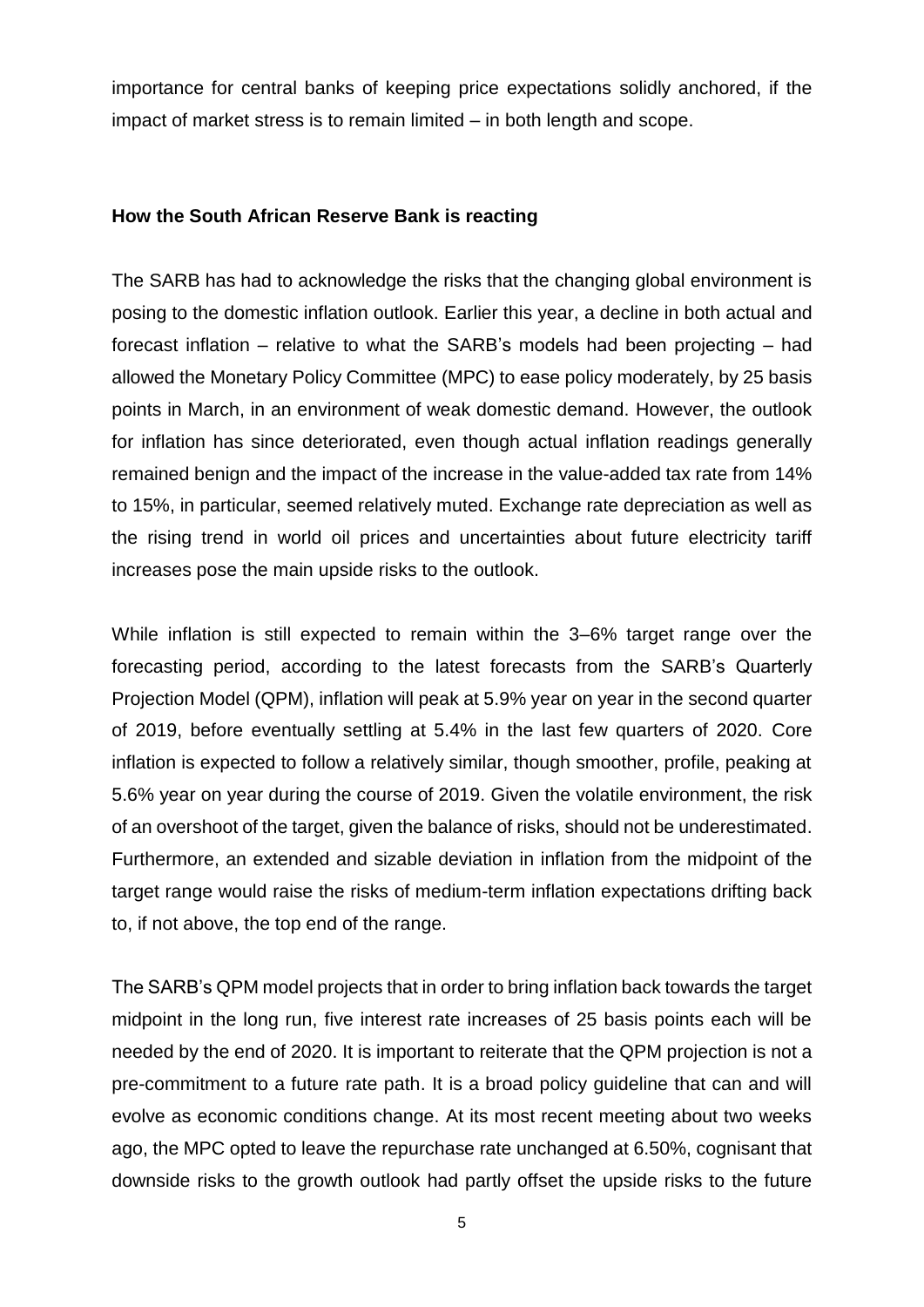inflation profile. The output gap remains negative and unlikely to close until late 2020, suggesting that risks of demand-led price pressures should remain low over the forecasting period. Nonetheless, the MPC will need to remain vigilant and ready to act against any sign of second-round price effects from the recent rand exchange rate and oil price shifts.

The exchange rate of the rand has been the subject of much debate recently, given its depreciation and heightened volatility in reaction to a combination of fundamental drivers, external risk factors and a general reallocation of capital away from emerging markets. A number of emerging markets have more recently resorted to intervention in the foreign exchange market, informed by their own country-specific circumstances. The SARB has allowed the exchange rate to act as a shock absorber and adjustment mechanism, and maintained its policy of not intervening in the foreign exchange market with a view of supporting the currency.

However, as previously stated, this does not mean that we are totally indifferent to exchange rate movements. It also does not mean that there cannot be circumstances where the cost of not intervening to dampen excess volatility or abrupt and disorderly adjustments, could be higher than that of intervening. This suggests that policy flexibility requires that foreign exchange intervention continues to be part of the monetary policy toolkit to support economic and financial stability. As previously stated, our preference has been to deploy this tool if there are signs of the orderly functioning of markets being threatened, rather than to go against the grain of a market, which is realigning and repricing on the back of the factors mentioned above. Recent developments in domestic foreign exchange markets have not been judged to have been of such magnitude and nature that they required any intervention from the SARB.

#### **Challenges in the rest of sub-Saharan Africa**

A changing global environment is equally as important for the rest of the African continent. A decade or so ago, the conventional view was that, apart from the demand for exports and the impact of commodity price fluctuations on the terms of trade, African countries were relatively insulated from global financial shocks, as their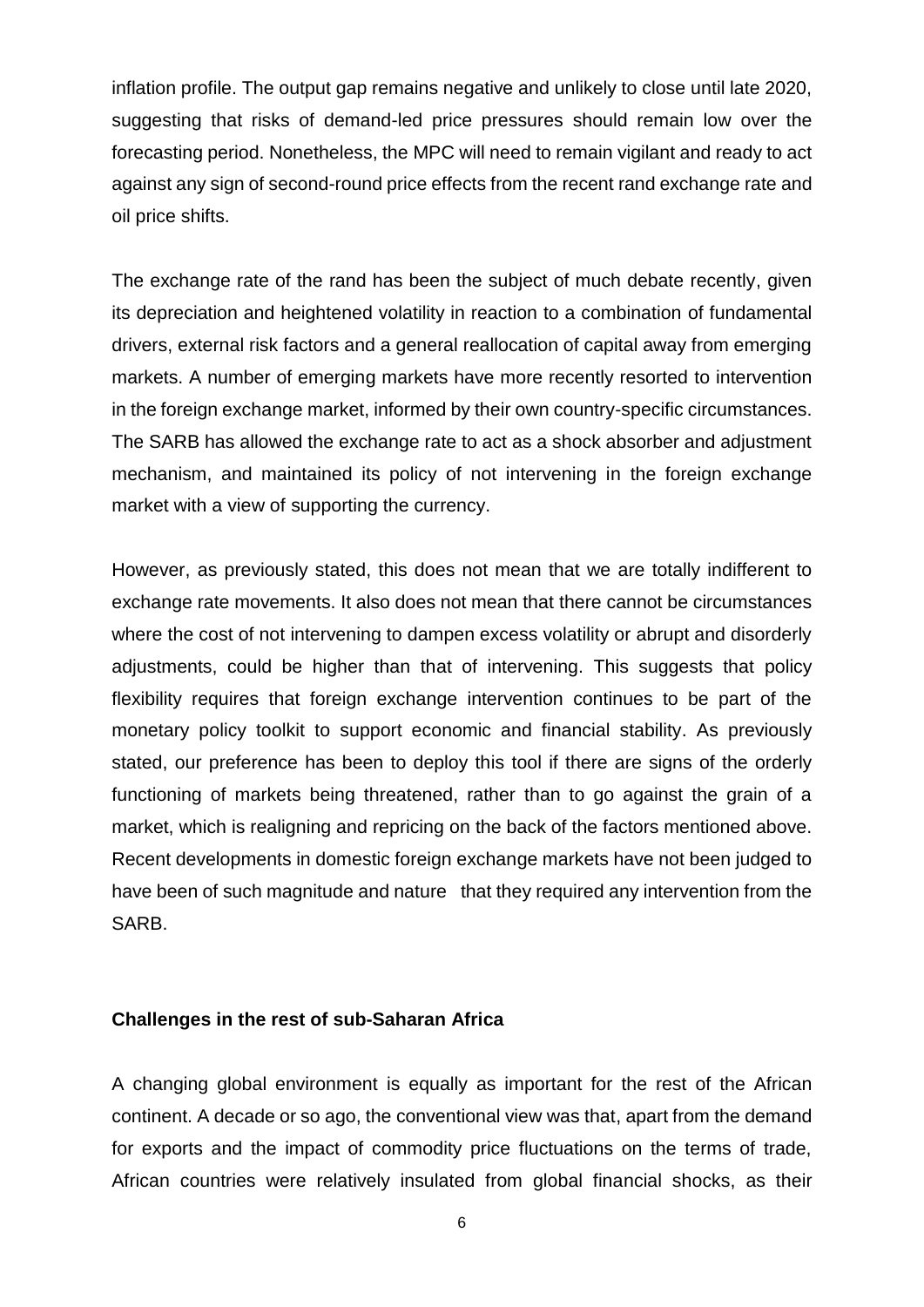economies were less integrated into the world financial system and thus less vulnerable to portfolio outflows or cutbacks in banks' cross-border loan portfolios. This proved true, to some extent, in the global financial crisis, when the sub-Saharan African region experienced a less pronounced growth downturn than other major regions. However, this too is changing. Greater integration of sub-Saharan Africa into global financial flows has brought access to new resources for the financing of investments and economic development. It has also, however, ushered in a greater vulnerability to potential capital outflows.

So far this year, with a few exceptions, currencies in sub-Saharan Africa have depreciated by only a moderate amount against the US dollar. The recovery in oil prices appeared to help energy exporters, while other countries benefitted from continued, relatively stable economic growth. However, other segments of their financial markets have not performed as well. In particular, yields on eurobonds – which have grown in size as a funding instrument in recent years as sovereigns took advantage of the global 'search for yield' – have increased. In most cases, such yields are up by 100 to 150 basis points from early 2018 lows, reversing a significant part of the previous two years' rally. At the same time, 'frontier' equity markets are displaying a stronger correlation with larger emerging markets than before, illustrating the vulnerability of earlier gains in still-small African stock exchanges.

Furthermore, several fundamental economic trends in sub-Saharan Africa are a growing source of vulnerability. Current account imbalances are rising in a majority of the continent's countries, which are largely non-resource exporters, and contributing to a rising trend in external liabilities relative to GDP. Government budget deficits remain fairly high, pushing public debt ratios higher. And while economies continue to grow in real terms, the experience of the past few years – in particular, their abrupt slowdown in 2015 – highlights the region's vulnerability to external developments, such as swings in resource prices or a rebalancing of China's growth path towards less commodity-intensive demand. Finally, while inflation in the first half of 2018 was reasonably benign in the majority of African countries, the sensitivity of consumer price trends to prices of oil and food commodities, and to exchange rate swings – because of the high share of consumer goods that are imported – is a strong reminder that such stability cannot be taken for granted.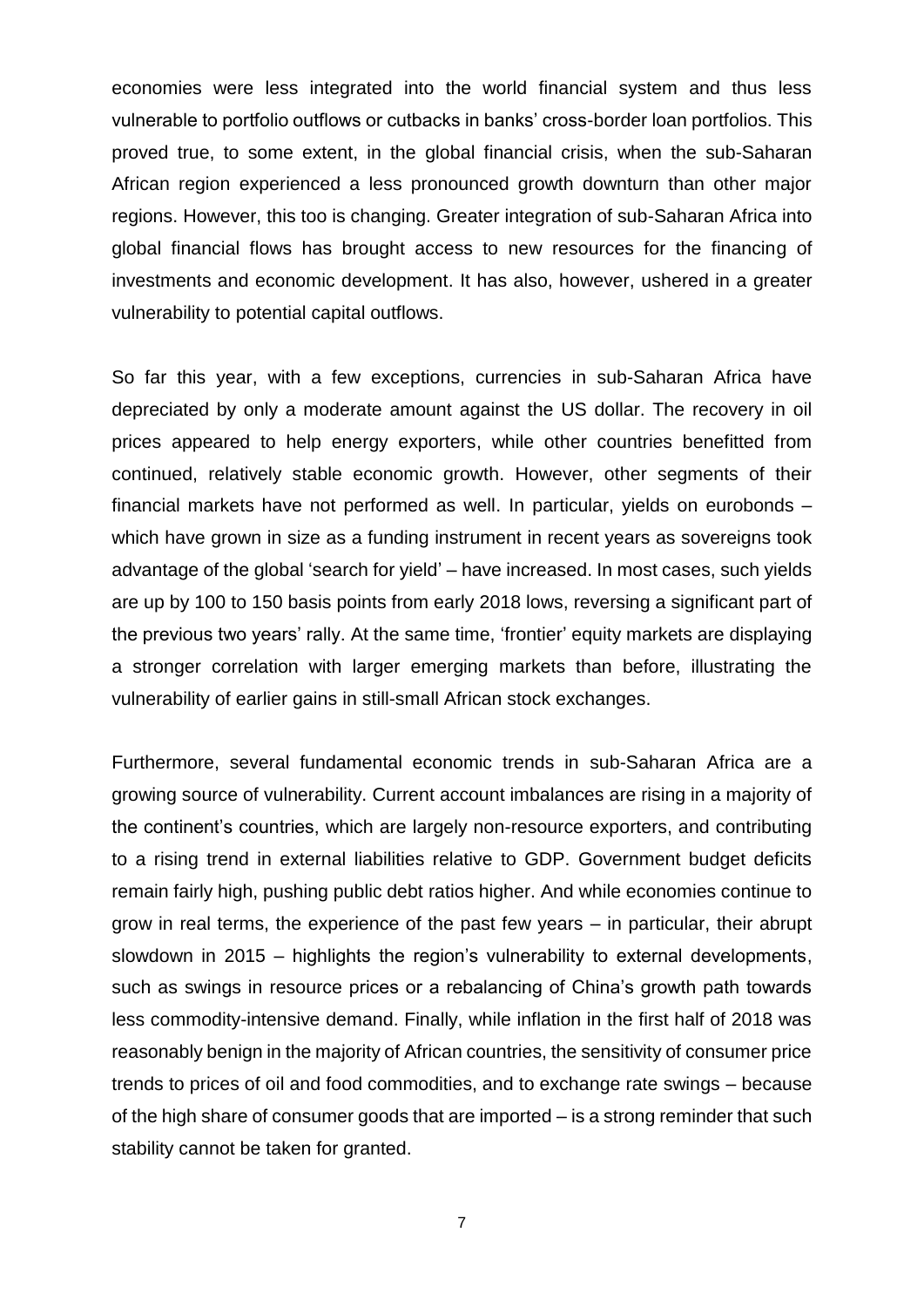#### **What will happen next?**

How will the emerging market situation evolve over the next few months and quarters? In the past couple of weeks, pressure on emerging currencies and other assets has abated to some extent, helped by signals from several central banks indicating that they would not tolerate durable upward shifts in inflation. However, it is too early to predict a stabilisation in emerging market assets, and too early to say with confidence whether the recent market correction will, or will not, turn into a more severe adjustment that could severely undermine growth prospects, and possibly strain corporate and bank finances in emerging countries.

At present, many economists are of the opinion that emerging market assets, and especially currencies, are more fairly valued than they were at the start of the year. However, historical experience tells us that 'overshoots' can often happen, following adjustments similar to what has just been witnessed, and financial assets can face an extended period of volatility before settling around new 'equilibrium' values.

There are, however, some encouraging factors which should limit the risk of a further, severe adjustment. First, as I indicated earlier, growth in advanced economies has remained relatively resilient, much as risks seem tilted to the downside. Even in emerging markets, with the exception of Argentina, Turkey and South Africa , growth forecasts have not significantly changed since early 2018; hence, the risk that financial market stress in emerging countries could negatively 'spill back' into the advanced economy growth outlook still appears, for now, to be low.

Importantly, too, much as the risk remains, we are not witnessing the kind of inflation pressures that might force the world's major central banks into a significantly faster pace of policy tightening – potentially derailing economic expansion. While both headline and core inflation are at present higher in the US, eurozone and Japan than, on average, in the past few years, few economists anticipate a prolonged overshoot of inflation targets – in the event that these targets are reached in the near future, which may not always be the case. And, while tighter labour markets are finally pushing wage growth higher, this is in part offset by some acceleration in productivity, implying limited upward pressure on prices from unit labour costs.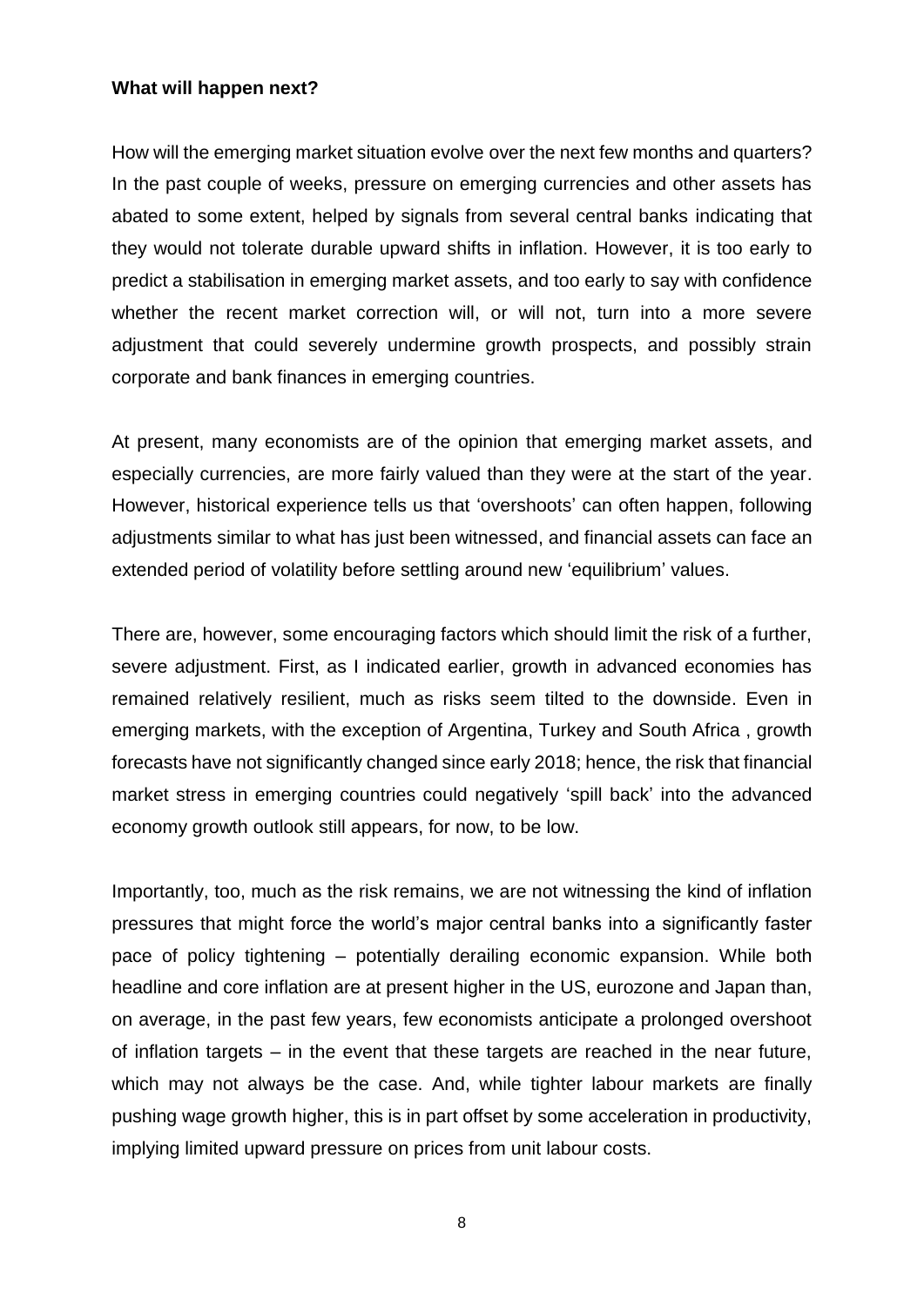Equally, just like it has not led to a strong build-up of price pressures in advanced economies, the prolonged period of stimulative monetary policies has not led to the kind of broad-based private sector (especially financial sector) leveraging that would threaten an early and abrupt end to what is now an extended period of economic expansion. Admittedly, in some large emerging countries, in particular in China, private sector liabilities have risen sharply in the past decade as a share of GDP, raising the risk of a future adjustment that may, at some stage, have adverse consequences on not just local but also global economic growth. However, in the short term, the steps recently taken by Chinese authorities – including some mild loosening of their monetary, fiscal and regulatory stance – indicate that they do not see the deleveraging of specific segments of the economy as incompatible with a relatively stable pace of economic expansion.

This said, several factors of uncertainty are likely to persist in coming quarters, implying an ongoing strong need for vigilance by central banks, especially in emerging countries such as South Africa that enjoy open and liquid capital markets.

The first factor to mention is the recent escalation in trade conflicts between the US and China, with both nations announcing an increase in tariffs on a broader range of goods than initially targeted. While earlier tariff announcements in the second quarter of 2018 appear to have not yet had major negative effects on economic activity, concerns remain that a broader, longer conflict could undermine global trade flows, corporate investment and, ultimately, economic growth.

More generally, a move away from the multilateral approach to international relations followed in recent decades – not only in trade but also in financial, regulatory and even military matters – could create a more complex environment for emerging countries relying on open markets and stable external relationships for economic development.

Turning to financial matters, one factor of uncertainty is the future path of risk-free, 'neutral' real interest rates in coming years, and how this will continue to affect global investors' appetite for risk and, in turn, the cost and accessibility of foreign funds for emerging economies. In the decade following the global financial crisis, several factors tended to depress these risk-free rates, including low productivity growth, higher precautionary savings, and continued reserve accumulation by emerging countries